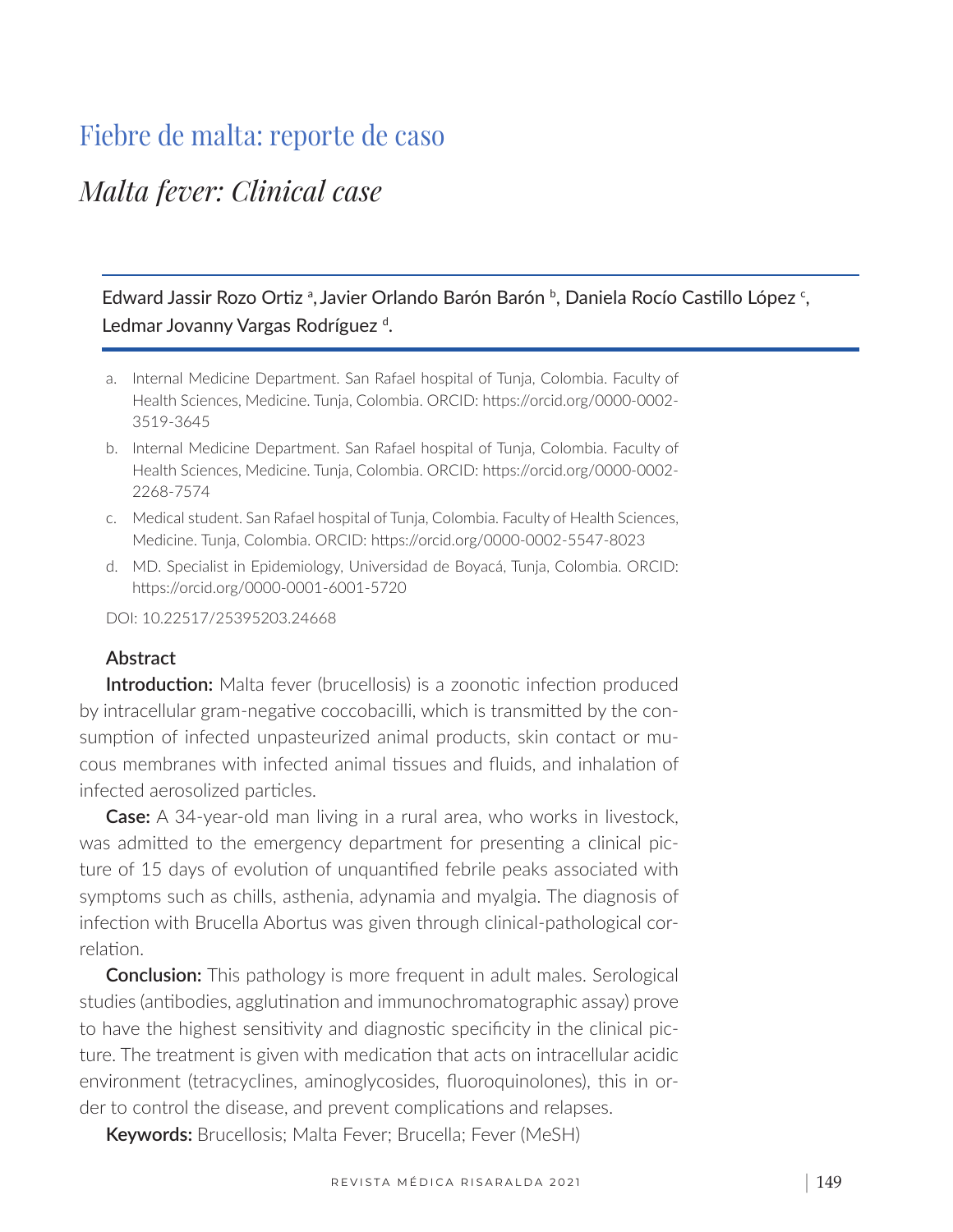#### **Introduction**

Brucellosis, also known as 'undulant fever', 'Mediterranean fever' or 'Malta fever' is a zoonotic infection produced by bacteria of the genus Brucella, which is found within the Alphaproteobacterial family (1).

Members of the genus Brucella are small, facultative intracellular, non-encapsulated, non-sporulated, and non-motile, aerobic gram-negative coccobacilli. Classically 6 species were recognized within the genus Brucella: B. melitensis, B. abortus, B. suis, B. canis, B. ovis and B. neotomae, where its name was seen according to the host (cattle, sheep, goats, camels, pigs or other animals) (2). Only the first three are harmful to humans and present their own pathogenicity that is transmitted to humans through the intake or ingestion of food products from infected animals (such as unpasteurized dairy products) or by contact with tissues or fluids (1) (2).

Currently, Brucellosis is considered a reemerging disease and represents a public health problem in many developing countries (3) (13), since the prevalence of brucellosis has increased due to increasing international tourism and migration (1).

Different endemic areas have been found for this infectious disease, in which are including countries in the Mediterranean basin, the Middle East, Central Asia, China, the Indian subcontinent, Sub-Saharan Africa, and parts of Mexico and Central and South America. (4) Worldwide, approximately 500,000 cases are reported annually, and an estimated 2.4 billion people are at risk (2), (5), (12).

The objective of the following paper is to present the clinical case of a patient with Malta fever (Brucellosis) treated at the San Rafael hospital of Tunja.

#### **Clinical case.**

34-year-old man living in the rural area of Sotaquirá (Boyacá). He was admitted to the emergency service of a second-level health center, due to a clinical picture of 15 days of evolution of unquantified fever peaks with associated symptoms like chills, asthenia, adynamia and myalgia; he reported having consumed amoxicillin 500 mg every 8 hours, chlorpheniramine 4 mg each 8 hours and ascorbic acid 500 mg per day for 7 days without showing improvement.

He reported important work history of contact with cattle and their fluids without adequate biosecurity elements. The admission vital signs were temperature 37.9 ºC, heart rate 117 beats per minute, blood pressure of 110/70 mmHg, respiratory rate of 20 breaths per minute, it was highlight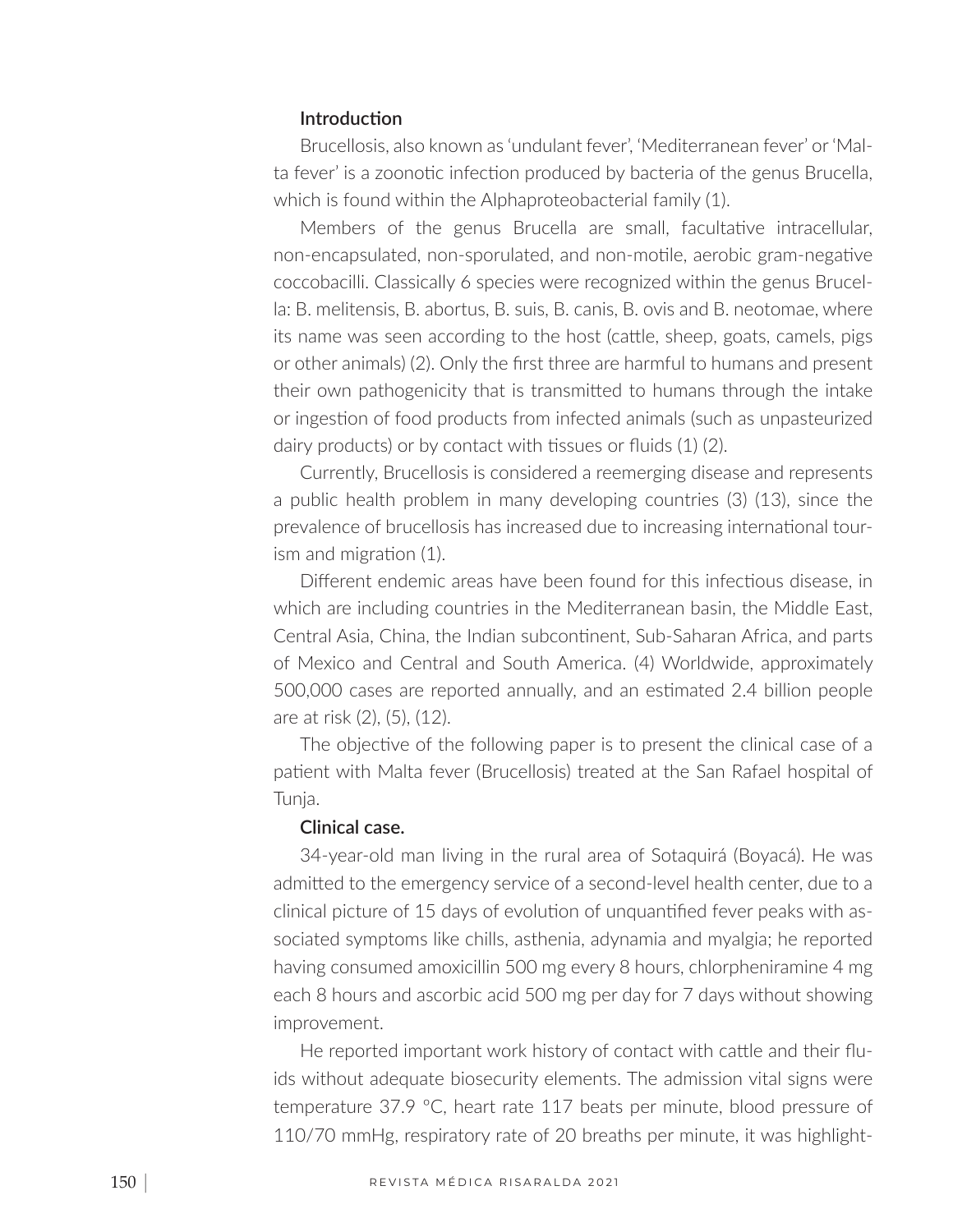ing tachycardia and fever, in the general physical examination did not reveal alterations other than the described.

Due to the patient's work history and clinical picture, it was decided to perform paraclinical (Table 1), where the seroagglutination tests confirmed the diagnosis of brucellosis; due to this result, management with doxycycline 100 mg orally every 12 hours and rifampicin 300 mg orally every 8 hours for 6 weeks were given, with which an improvement was obtained, and the patient was indicated to be follow-up on an outpatient basis.

**Table 1.** Admission laboratories

| Laboratories                                           | <b>Results</b>       | Reference          |
|--------------------------------------------------------|----------------------|--------------------|
| Leukocytes                                             | 98600/mm3            | 4500 a 11000/mm3   |
| Neutrophils                                            | 46.8%                | 40,0 a 65,0 %      |
| Lymphocytes                                            | 41,40%               | 30,0 a 40,0%       |
| Monocytes                                              | 11,60%               | 3,0 a 10,0%        |
| Platelets                                              | 226000/mm3           | 150 a 350000/mm3   |
| Hemoglobin                                             | $14,5$ gr/dl         | 14,50 a 16,50 g/dl |
| C Reactive Protein                                     | 50,8 mg/l            | $0.5 - 10$ mg/l    |
| <b>Blood Culture</b>                                   | Negative at 48 hours | Negative           |
| Urine Culture                                          | Negative at 48 hours | Negative           |
| TGP/ALT                                                | 104 U/L              | Hasta 42 UI/L      |
| TGO/AST                                                | 70 U/L               | Hasta 37 UI/L      |
| Hepatitis B Surface antigen                            | Negative             | Negative           |
| Hepatitis C Antibodies                                 | Negative             | Negative           |
| <b>WIDAL</b> Reaction                                  | Negative             | Negative           |
| Salmonella Typhi O                                     | Non-reactive         | Non-reactive       |
| Salmonella Typhi H                                     | Negative             | Negative           |
| Salmonella Paratyphi A                                 | Negative             | Negative           |
| Salmonella Paratyphi B                                 | Negative             | Negative           |
| Weil Felix Reaction                                    | Negative             | Negative           |
| Total anti-Brucella antibodies (rose<br>bengal method) | 100 UI/ml positive   | Less than 25 UI/ml |
| Huddleson Reaction (Brucella<br>Abortus)               | Reactive (1/320)     | Non-reactive       |

Tabla 1. Admission laboratories.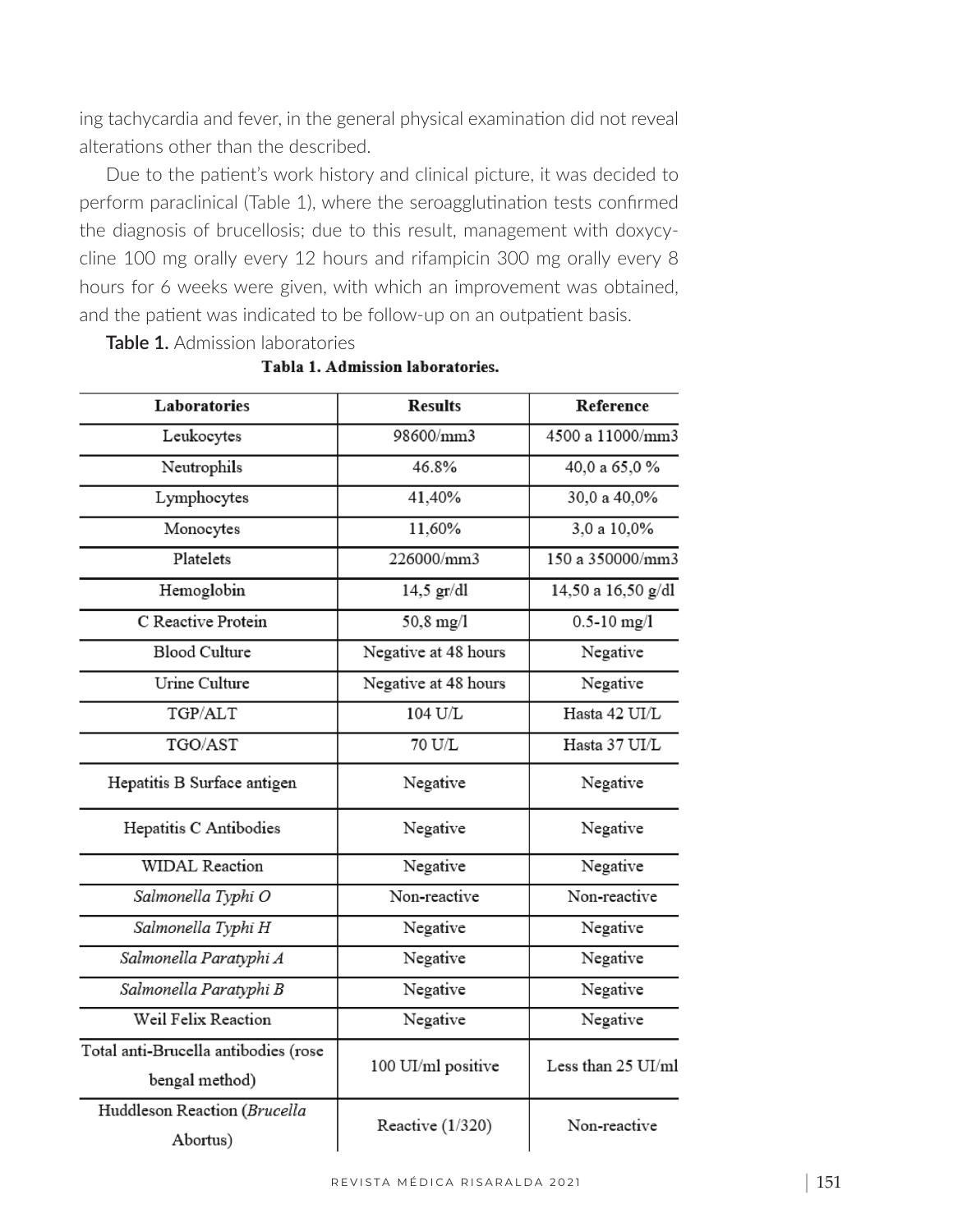Once the treatment was completed, the patient was evaluated again for outpatient consultation by the infectious disease service who considered that the dual treatment (doxycycline and rifampicin) was suitable, however, the patient persisted with positive serology for infection by Brucella (Huddleson reaction -Brucella Abortus- positive plate agglutination technique), for which the handling indicated was modified as follows: ciprofloxacin 500mg tablet every 12 hours for 20 days, doxycycline 100 mg every 12 hours for 20 days and control laboratories.

The patient was admitted again to the emergency department 10 months after the last admission, due to similar clinical picture to the one previously presented, this time associated with myalgias and arthralgias, the laboratories showed a slight increase in transaminases, the abdominal ultrasound showed hepatosplenomegaly and chest X-ray did not show alterations, the trachea in a central position, at the level of the lung area no condensation or data suggestive of abnormal atelectasis were observed, cardiac silhouette within normal limits, free cardio and costophrenic angles, bone mineralization within normal parameters (figure 1).

**Figure 1.** Chest X-ray.

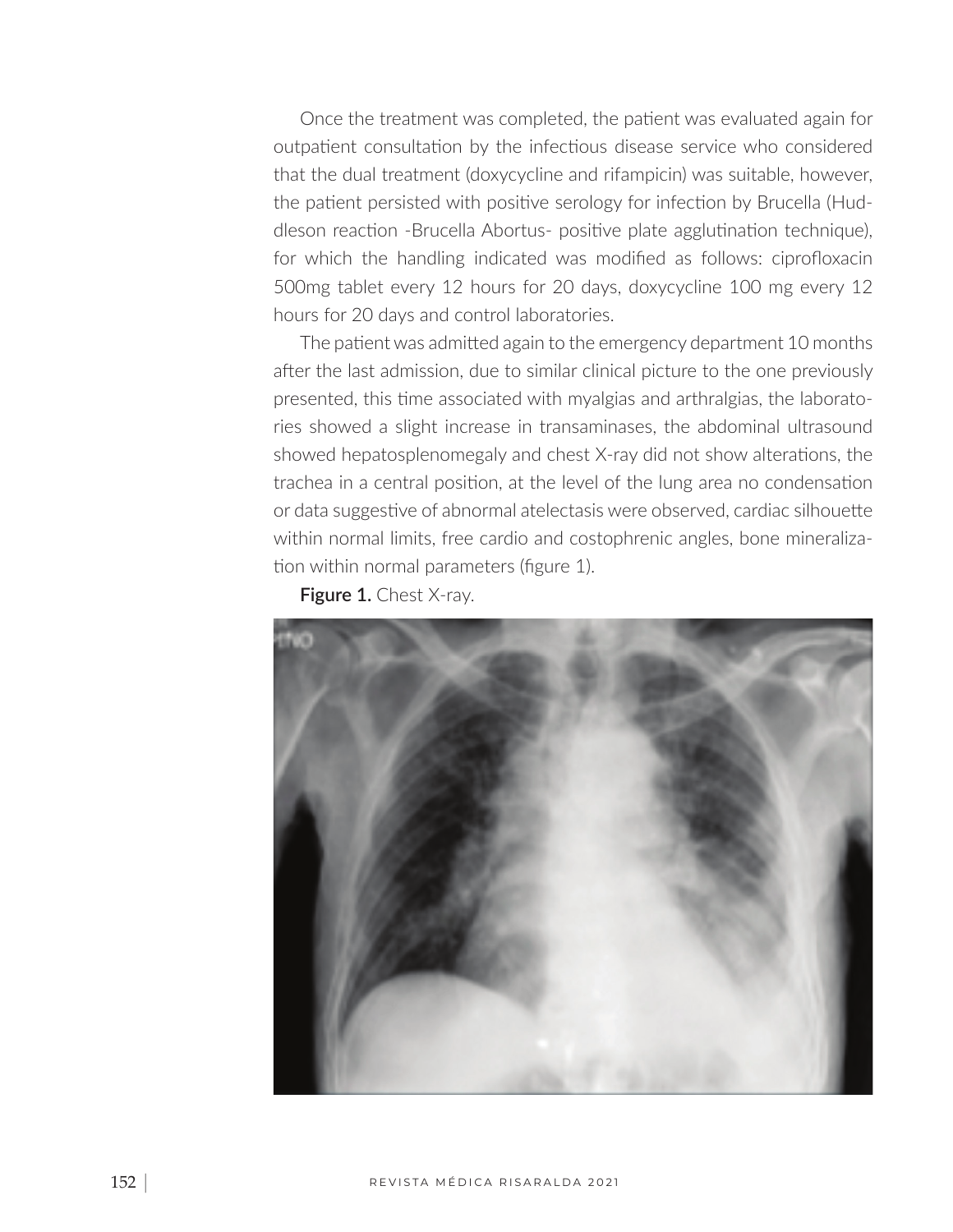In view of the results obtained in the ultrasound and chest X-ray, it was decided to hospitalize the patient indicating management for suspected relapse by Brucella with Doxycycline 100mg every 12 hours plus gentamicin 240 mg intravenously per day. The patient completed 6 days of in-hospital antimicrobial management; he was presenting improvement in symptoms so discharge with outpatient follow-up was indicated.

### **Discussion**

In Latin America, Mexico has the highest annual incidence of Brucellosis cases. In South America, Peru and Argentina have the highest incidences of 34.9 and 8.4 annual cases per million inhabitants. In Colombia, the incidence is 1.85 annual cases per million inhabitants. The disease in non-endemic areas is of occupational origin and the most affected population are male adults (6).

Table 2 lists the main clinical manifestations and most frequent laboratory findings and their prevalence (14).

| Table 2. Clinical and paraclinical characteristics of Malta fever (1). |                |  |
|------------------------------------------------------------------------|----------------|--|
| <b>Clinical manifestation</b>                                          | Prevalence (%) |  |
| Fever                                                                  | 76%            |  |
| Discomfort                                                             | 68%            |  |
| Night sweats                                                           | 72%            |  |
| Arthralgias                                                            | 80%            |  |
| Hepatomegaly                                                           | 50%            |  |
| Splenomegaly                                                           | 29%            |  |
| <b>Paraclinical Findings</b>                                           | Prevalence (%) |  |
| Alanine aminotransferase increase                                      | 33%            |  |
| Anemia                                                                 | 27%            |  |
| Leukopenia                                                             | 9%             |  |
| leukocytosis                                                           | 8%             |  |
| Relative lymphocytosis                                                 | 24%            |  |
| Thrombocytopenia                                                       | 12%            |  |
| Pancytopenia                                                           | <1%            |  |

**Table 2.** Clinical and paraclinical characteristics of Malta fever.

It is important to consider that for patients with fever of unknown origin, the panel of antifebrile antigens should be performed to rule out other infectious pathologies, within which blood cultures that have a low sensitivity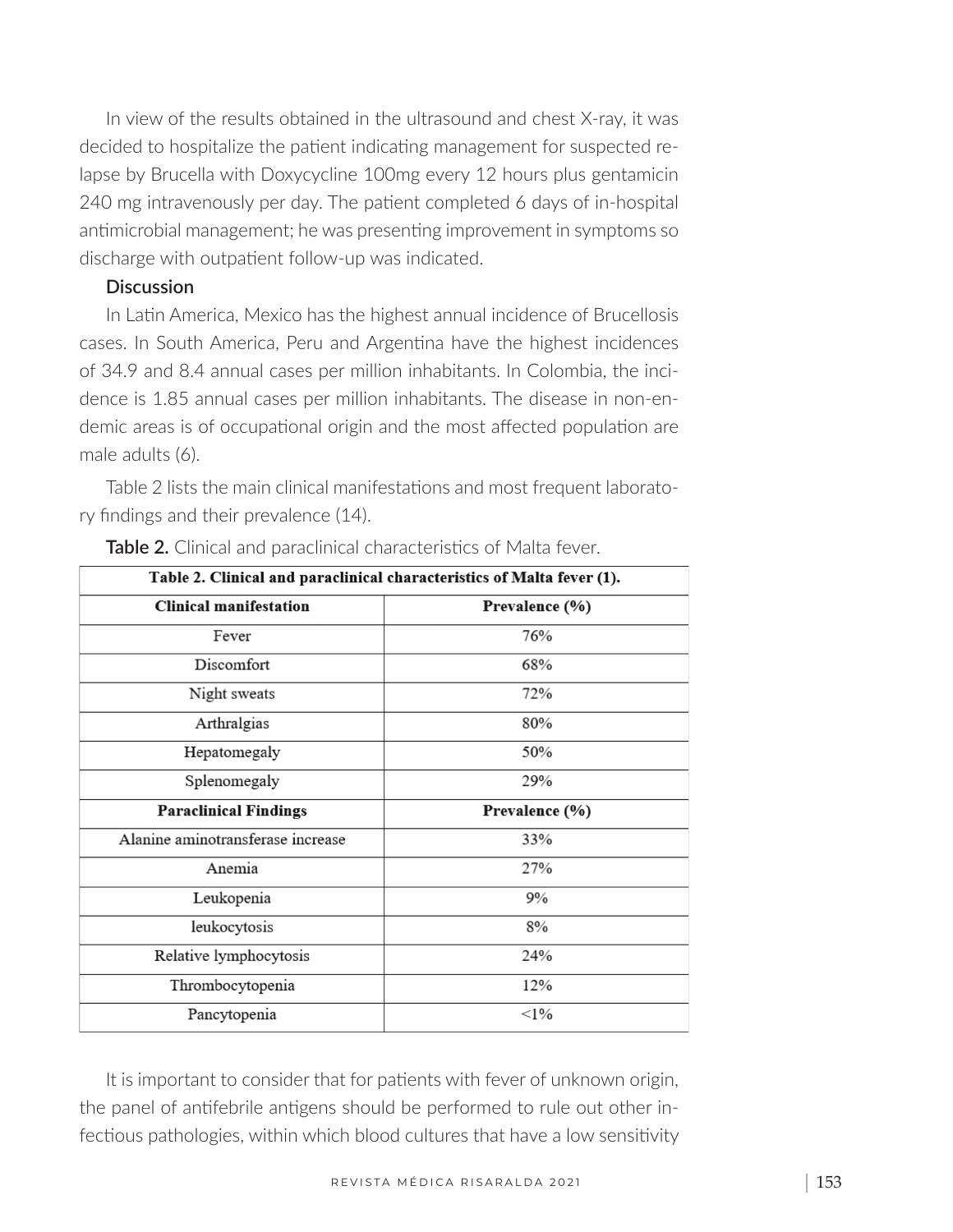for brucellosis (15 to 60%) (1) can be performed; due to, for this case it was preferred to perform serological tests that allow the detection of antibodies against lipopolysaccharide or other antigens of bacteria such as the IgM and IgG ELISA (sensitivity 94%, specificity 97%), Rose Bengal agglutination test (sensitivity 87%, specificity 100%) and the immunochromatographic lateral flow assay (sensitivity 92%, specificity 97%) (1, 6, 7), which were positive in the case presented.

The goal of the treatment is to control the disease, prevent complications, relapses, and sequels (8) (15), which is why combined antibiotics with activity in acidic intracellular environments are included, at high doses with prolonged duration as it decreases the risk of relapse (7). Within the management regimens for the general population, doxycycline can be combined with an aminoglycoside (streptomycin or gentamicin) or the combination of doxycycline with rifampicin for 6 weeks; the first combination is being more effective and with lower risk of relapse (8). In cases of relapse or therapeutic failure, fluoroquinolones should be added (9).

For pregnant women the treatment is still uncertain, since tetracyclines are contraindicated (10), however in pregnancies of less than 36 weeks, it can be given management with trimethoprim sulfamethoxazole with rifampicin for six weeks, and in case of more than 36 weeks it is preferred to give rifampicin monotherapy until delivery due to the risk of neonatal kernicterus with the use of trimethoprim sulfamethoxazole. After delivery, it is given management with combination therapy as in non-pregnant adults (11).

Between 5 to 15% of patients after treatment may relapse, it even may occur up to 12 months later (1), among the factors that can predict relapse are temperature  $\geq 38.3$  ° C, symptoms duration < 10 days before treatment and positive blood cultures at the beginning of the study. Causes of relapse include inadequate antibiotic regimen, inadequate duration of antibiotic therapy, lack of adherence, or localized outbreak of infection (1) (7).

- Conflicts of interests: None
- Funding: None
- E-mail Address: drcastillo@uniboyaca.edu.co